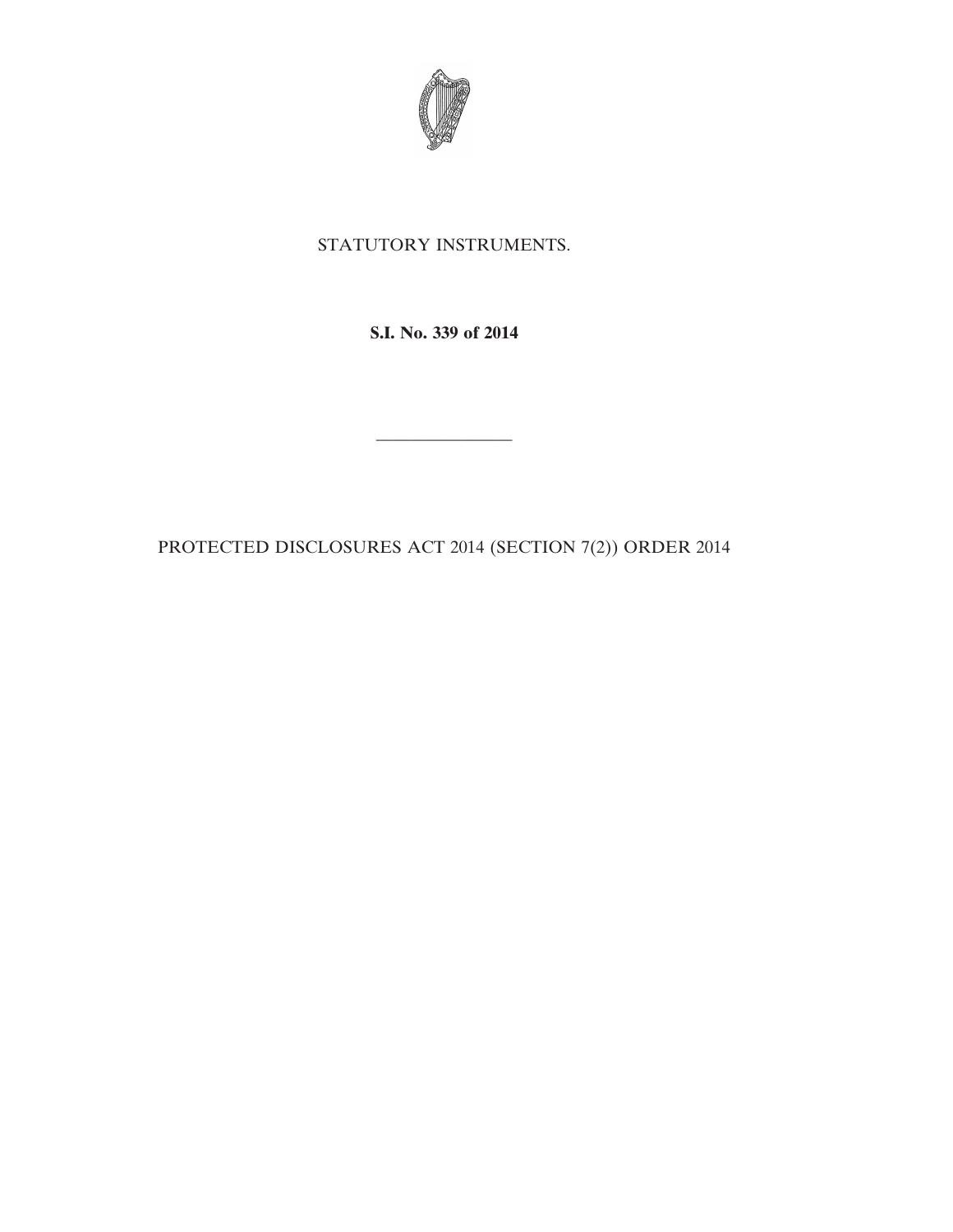#### PROTECTED DISCLOSURES ACT 2014 (SECTION 7(2)) ORDER 2014

I, BRENDAN HOWLIN, Minister for Public Expenditure and Reform, in exercise of the powers conferred on me by section 7(2) of the Protected Disclosures Act 2014 (No.14 of 2014), hereby order as follows:

1. This Order may be cited as the Protected Disclosures Act 2014 (Section 7(2)) Order 2014.

2. Each person specified in column (2) of the Schedule is hereby prescribed to be the recipient of disclosures of relevant wrongdoings falling within the description of matters specified in column (3) of the Schedule in relation to the person.

*Notice of the making of this Statutory Instrument was published in "Iris Oifigiúil" of* 25*th July*, 2014.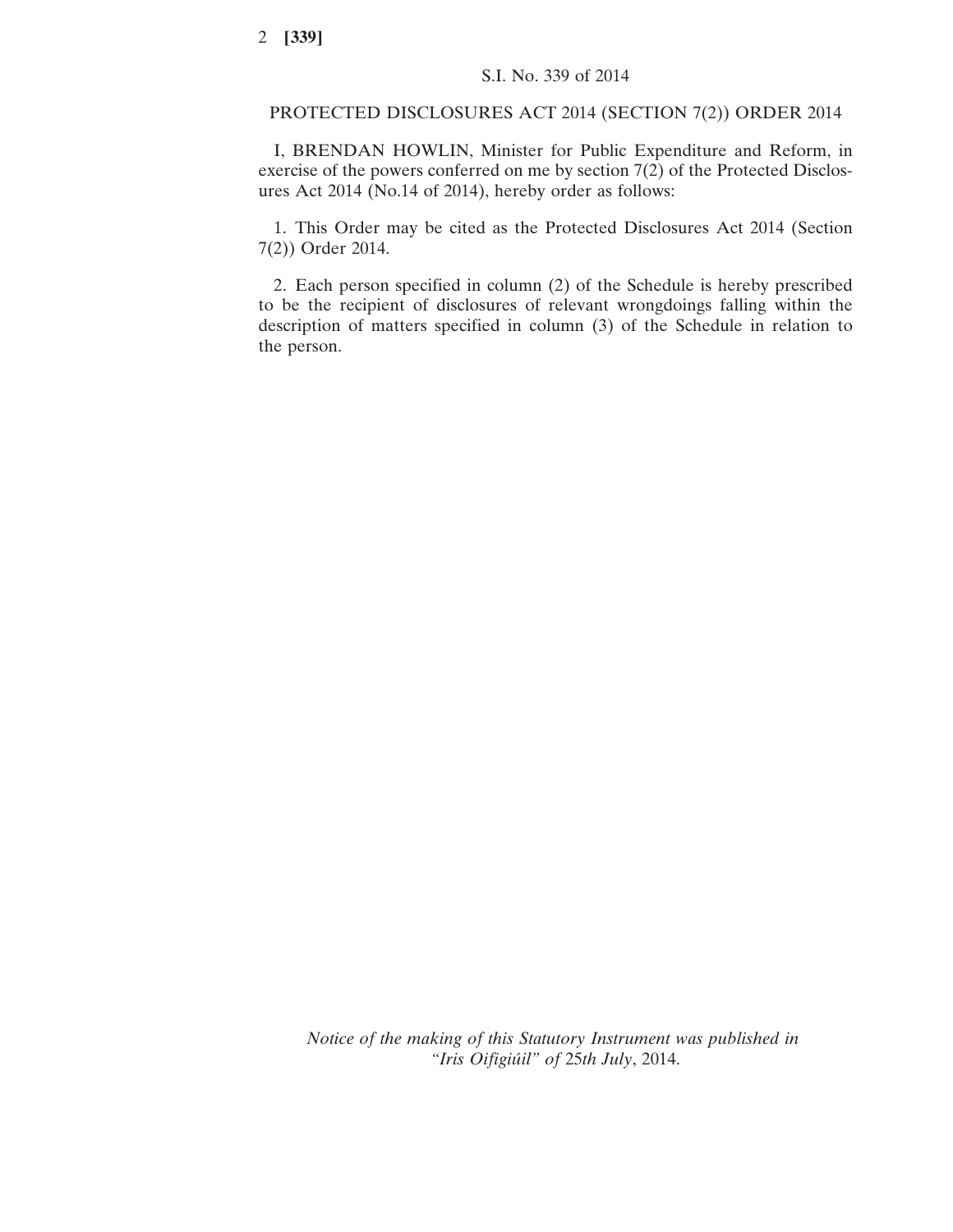#### **Schedule**

| Reference<br>Number<br>(1) | <b>Prescribed Person</b><br>(2)                                                                                                                                                                      | Description of matters in respect of which the<br>person is prescribed<br>(3)                                                                                                                                                                                                                                                                                                                                                                                                                            |
|----------------------------|------------------------------------------------------------------------------------------------------------------------------------------------------------------------------------------------------|----------------------------------------------------------------------------------------------------------------------------------------------------------------------------------------------------------------------------------------------------------------------------------------------------------------------------------------------------------------------------------------------------------------------------------------------------------------------------------------------------------|
| 1                          | Chief Executive Officer<br>of the Adoption<br>Authority of Ireland                                                                                                                                   | (a) All matters relating to registration and<br>supervision of the Adoption Societies<br>registered in accordance with the Adoption<br>Act 2010 (No.21 of 2010) and the<br>maintenance of the Adoption Societies<br>Register.<br>(b) All matters relating to the granting of<br>declarations of eligibility and suitability to<br>prospective adopters in advance of their<br>adopting abroadand for maintaining the<br>Register of Foreign Adoptions under the<br>Adoption Act of 1991 (No.14 of 1991). |
| 2                          | Chief Executive officer of<br>An tSeirbhís Oideachais<br>Leanúnaigh agus<br>Scileanna                                                                                                                | All matters relating to the regulation, registration,<br>employment and education of apprentices as<br>provided for in the Industrial Training Act 1967<br>(No. 5 of 1967) and the Further Education and<br>Training Act 2013 (No. 25 of 2013).                                                                                                                                                                                                                                                          |
| 3                          | Registrar of Bord na<br>Radharcmhastóirí — The<br>Opticians Board                                                                                                                                    | All matters relating to the training and registration<br>of optometrists and dispensing opticians, control of<br>the practice of optics and ophthalmic treatment<br>and the making of rules for the practice of optics<br>and ophthalmic treatment, as provided for by the<br>Opticians Acts of 1956 and 2003.                                                                                                                                                                                           |
| 4                          | Chief Executive of the<br><b>Broadcasting Authority</b><br>of Ireland                                                                                                                                | (a) All matters relating to the licensing by the<br>Authority of the broadcasting sector and<br>the monitoring by the Authority of all<br>licensed services to ensure that licence<br>holders comply with their statutory<br>obligations and the terms of their licences.<br>(b) All matters relating to the development by<br>the Authority of codes and rules in relation<br>to programming and advertising standards<br>on television and radio.                                                      |
| 5                          | Chief Executive of Bord<br>na gCon                                                                                                                                                                   | All matters relating to the management and<br>development by Bord na gCon of the greyhound<br>industry as provided for by the Greyhound<br>Industry Act 1958 (No. 12 of 1958), the Greyhound<br>Industry (Amendment) Act 1993 (No. 37 of 1993),<br>the Horse and Greyhound Racing (Betting Charges<br>and Levies) Act 1999 (N0. 24 of 1999) and the<br>Horse and Greyhound Racing Act 2001 (No. 20 of<br>2001).                                                                                          |
| 6                          | Any of the persons<br>falling within the<br>meaning of the term<br>"appropriate person" in<br>section $37(1)$ of the<br>Central Bank<br>(Supervision and<br>Enforcement) Act 2013<br>(No.26 of 2013) | All matters relating to contraventions of provisions<br>of financial services legislation as defined in the<br>Central Bank (Supervision and Enforcement) Act<br>2013 (No.26 of 2013).                                                                                                                                                                                                                                                                                                                   |
| 7                          | Any of the<br>Commissioners of<br>Charitable Donations and<br>Bequests for Ireland                                                                                                                   | All matters relating to the Commissioners'<br>mandate in relation to the provision of services to<br>trustees of charities and the carrying out of the<br>intentions of persons making donations and<br>bequests to charities pursuant to the Charities Act<br>1961 (No.17 of 1961).                                                                                                                                                                                                                     |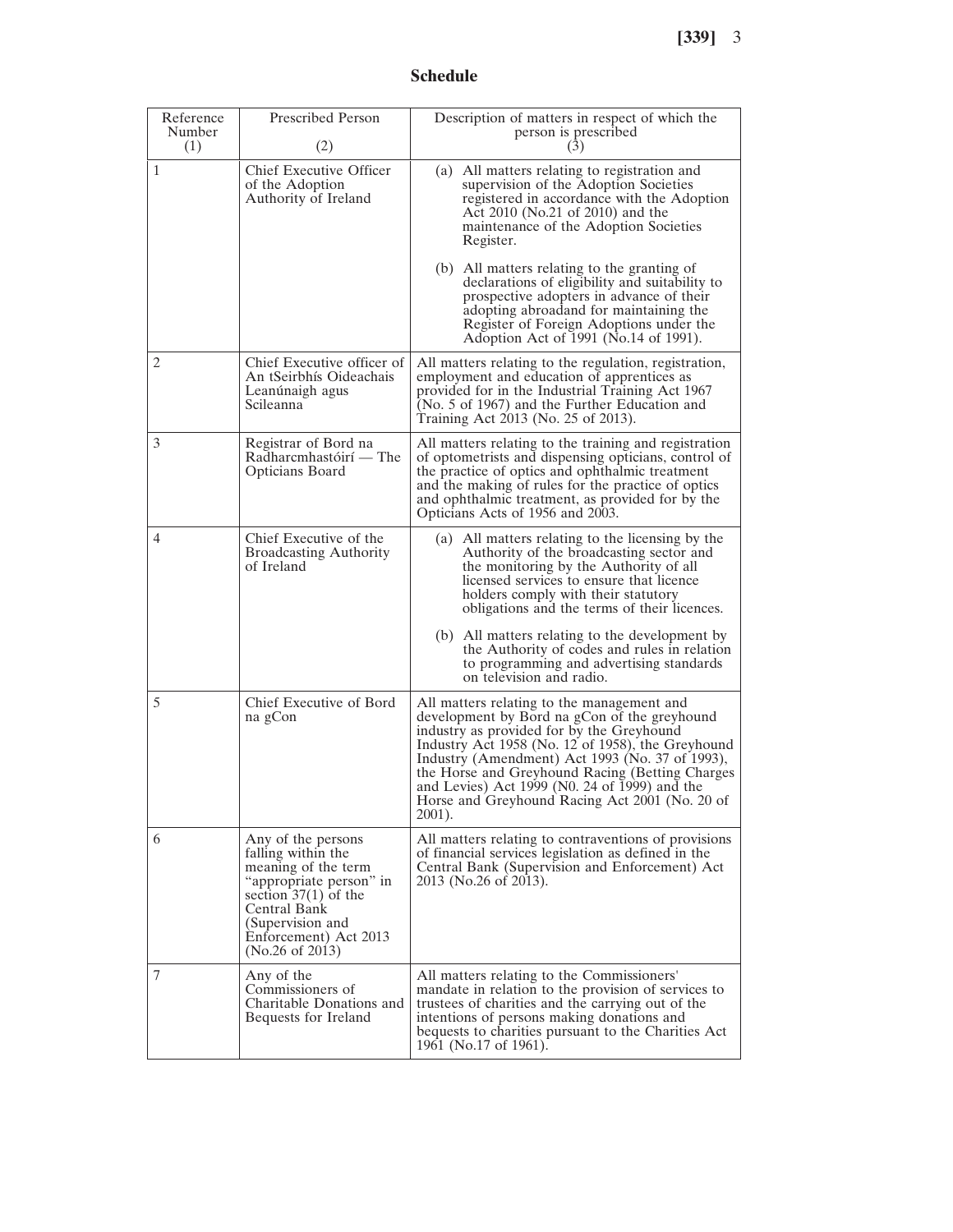| Reference<br>Number<br>(1)         | <b>Prescribed Person</b><br>(2)                                                                                                                               | Description of matters in respect of which the<br>person is prescribed<br>(3)                                                                                                                                                                                                                                                                           |
|------------------------------------|---------------------------------------------------------------------------------------------------------------------------------------------------------------|---------------------------------------------------------------------------------------------------------------------------------------------------------------------------------------------------------------------------------------------------------------------------------------------------------------------------------------------------------|
| 8                                  | The Comptroller and<br><b>Auditor General</b>                                                                                                                 | All matters relating to improper use of public<br>funds and resources or matters concerning value<br>for money in respect of entities that fall within the<br>remit of the Comptroller and Auditor General                                                                                                                                              |
| 9                                  | Human Resources<br>Manager of the<br>Commissioners of Irish<br>Lights                                                                                         | All matters relating to the superintendence,<br>provision and management of aids to navigation<br>and allied services for the safety of persons and<br>infrastructure at sea, the protection of the marine<br>environment and the provision of support to the<br>marine industry and coastal communities of the<br>State and adjacent seas and islands. |
| 10                                 | The Commissioner in the<br>Commission for Aviation<br>Regulation                                                                                              | (a) All matters relating to the setting of the<br>maximum level of airport and aviation<br>terminal services charges.                                                                                                                                                                                                                                   |
|                                    |                                                                                                                                                               | (b) All matters relating to the licensing of the<br>travel trade in the State, including the<br>granting of licences to tour operators and<br>travel agents.                                                                                                                                                                                            |
|                                    |                                                                                                                                                               | (c) All matters relating to the licensing of<br>airlines and approval of ground-handling<br>services providers.                                                                                                                                                                                                                                         |
|                                    |                                                                                                                                                               | (d) All matters relating to the discharge of<br>State's responsibilities for schedule co-<br>ordination and slot allocation and the<br>appointment of a schedules facilitator and<br>slot co-ordinator.                                                                                                                                                 |
|                                    |                                                                                                                                                               | (e) All matters relating to the monitoring and<br>enforcement in the State of acts adopted by<br>an institution of the European Union<br>regarding air passenger rights and the<br>provision of assistance to passengers with<br>reduced mobility.                                                                                                      |
| 11<br>Commission for<br>Regulation | The Commissioner in the<br>Commission for<br>Communications<br>Regulation, or where<br>there is more than one<br>such Commissioner, the<br>chairperson of the | All matters (within the remit of the<br>(a)<br>Commission) relating to the regulation of<br>the electronic communications sector and<br>the postal sector.                                                                                                                                                                                              |
|                                    |                                                                                                                                                               | (b) All matters relating to the regulation of<br>access to and use of the radio spectrum.                                                                                                                                                                                                                                                               |
|                                    | Communications                                                                                                                                                | (c) All matters relating to the performance of<br>the Commission's consumer protection<br>function (within the foregoing remit) in<br>respect of the communications and postal<br>sectors.                                                                                                                                                              |
| 12                                 | Any of the<br>Commissioners in the<br>Commission for Energy<br>Regulation                                                                                     | (a)<br>All matters relating to the regulation of the<br>natural gas and electricity markets in the<br>State in accordance with the provisions of<br>the Electricity Regulation Act 1999 (No.23)<br>of 1999), the Gas (Interim) (Regulation)<br>Act 2002 (No.10 of 2002) and associated<br>enactments.                                                   |
|                                    |                                                                                                                                                               | (b) All matters relating to the regulation of the<br>State's public water system in accordance<br>with the provisions of the Water Services<br>Act $2013$ (No. 6 of 2013) and the Water<br>Services (No.2) Act 2013 (No. 50 of 2013).                                                                                                                   |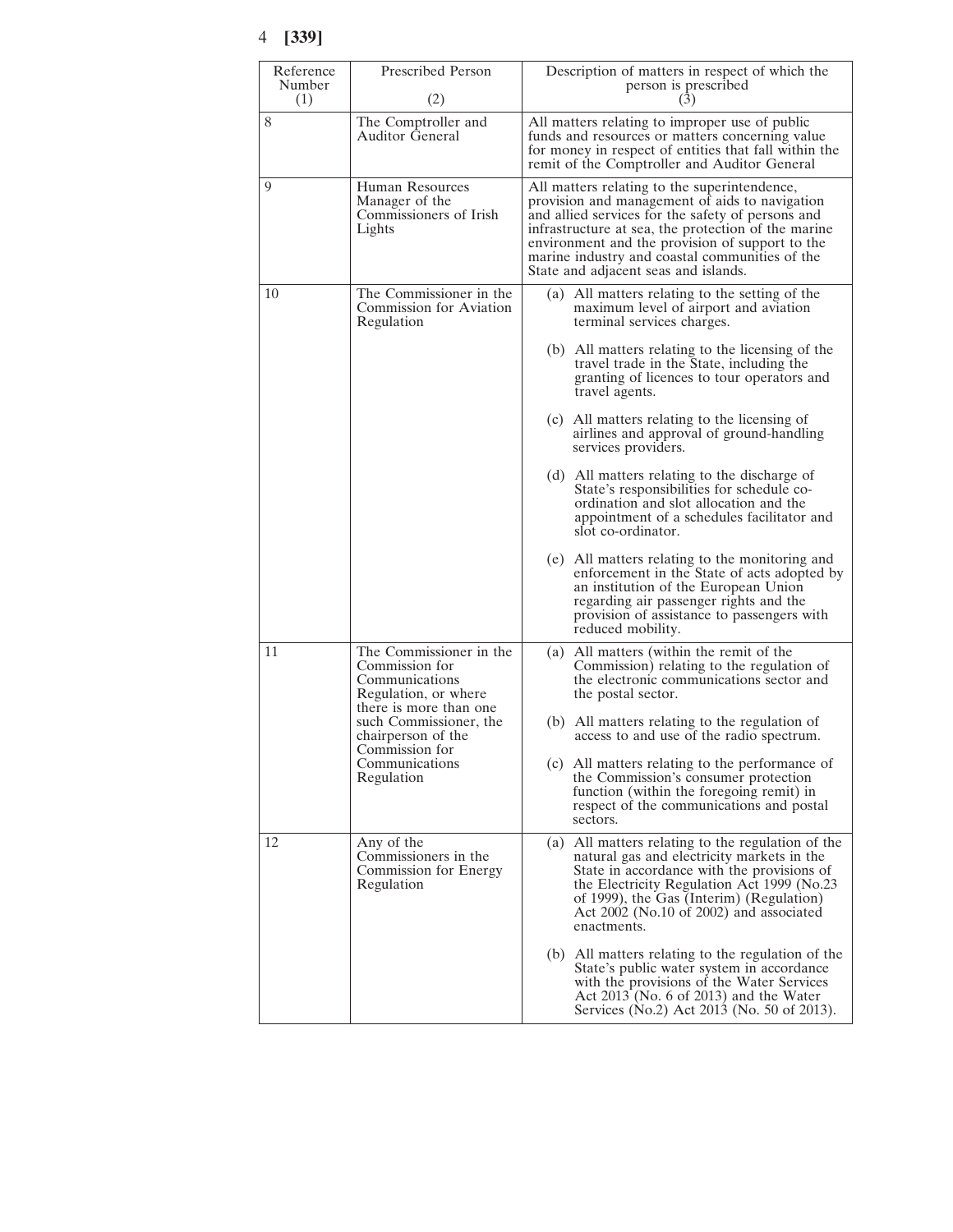| Reference<br>Number | <b>Prescribed Person</b>                                                     | Description of matters in respect of which the<br>person is prescribed                                                                                                                                                                                                                                                                   |
|---------------------|------------------------------------------------------------------------------|------------------------------------------------------------------------------------------------------------------------------------------------------------------------------------------------------------------------------------------------------------------------------------------------------------------------------------------|
| (1)                 | (2)                                                                          | (3)                                                                                                                                                                                                                                                                                                                                      |
| 13                  | Registrar of Companies                                                       | All matters relating to the registration of<br>companies and business names and the<br>enforcement of the filing obligations of companies<br>under the Companies Acts.                                                                                                                                                                   |
| 14                  | Chairperson or any other<br>Member of the<br>Competition Authority           | All matters relating to the enforcement of<br>competition law under the Competition Acts 2002<br>to 2012 and the review of mergers or acquisitions<br>that are notified to the Authority under those Acts.                                                                                                                               |
| 15                  | Manager of Personnel<br>and Ancillary Services in<br>Coras Iompar Eireann    | All matters relating to the operation of public<br>transport services provided by Iarnród Eireann,<br>Bus Atha Cliath and Bus Eireann and the making<br>of relevant bye-laws.                                                                                                                                                            |
| 16                  | The Data Protection<br>Commissioner                                          | All matters relating to compliance with the Data<br>Protection Acts 1988 and 2003.                                                                                                                                                                                                                                                       |
| 17                  | Registrar of the Dental<br>Council                                           | All matters relating to the establishment and<br>maintenance of the Register of Dentists and the<br>Register of Dental Specialists, the adequacy,<br>suitability and standards of dental education in the<br>State and the investigation of complaints against<br>dentists, as provided for by the Dentists Act 1985<br>(No. 9 of 1985). |
| 18                  | Secretary General of the<br>Department of Education<br>and Skills            | (a) All matters relating to the operation and<br>development of the education system in the<br>State including the administration of<br>relevant enactments, the formulation of<br>policy, the setting of standards and the<br>monitoring and evaluation of education<br>programmes.                                                     |
|                     |                                                                              | (b) All matters relating to the functions of the<br>Inspectorate under section 13 of the<br>Education Act 1998 (No. 51 of 1998) in<br>relation to the evaluation of the quality and<br>effectiveness of the provision of education<br>in primary and second level schools in the<br>State.                                               |
| 19                  | Director of Corporate<br>Enforcement                                         | All matters relating to the enforcement by the<br>Director (to the extent provided in the Company<br>Law Enforcement Act $2001$ (No. 28 of 2001) of<br>provisions of the Companies Acts.                                                                                                                                                 |
| 20                  | Chief Executive Officer<br>of the Dublin Docklands<br>Development Authority. | All matters relating to the preparation of the<br>master plan and planning schemes and certificates<br>issued under section 25 of the Dublin Docklands<br>Development Authority Act 1997 (No. 7 of 1997).                                                                                                                                |
| 21                  | Director General of the<br>Environmental<br>Protection Agency                | All matters relating to the protection of the<br>environment in the State.                                                                                                                                                                                                                                                               |
| 22                  | Chief Executive of Fáilte<br>Ireland                                         | (a) All matters relating to the registration,<br>regulation and classification of tourist<br>accommodation.                                                                                                                                                                                                                              |
|                     |                                                                              | (b) All matters relating to appeals regarding<br>cancellations and refusal of applications for<br>registration of tourist accommodation under<br>the Tourist Traffic Acts 1939 to 2011.                                                                                                                                                  |
| 23                  | Chief Executive Officer<br>of the Food Safety<br>Authority of Ireland        | All matters relating to the regulation, enforcement<br>and monitoring of food safety in the State under<br>the Food Safety Authority of Ireland Act 1998<br>(No. 29 of 1998).                                                                                                                                                            |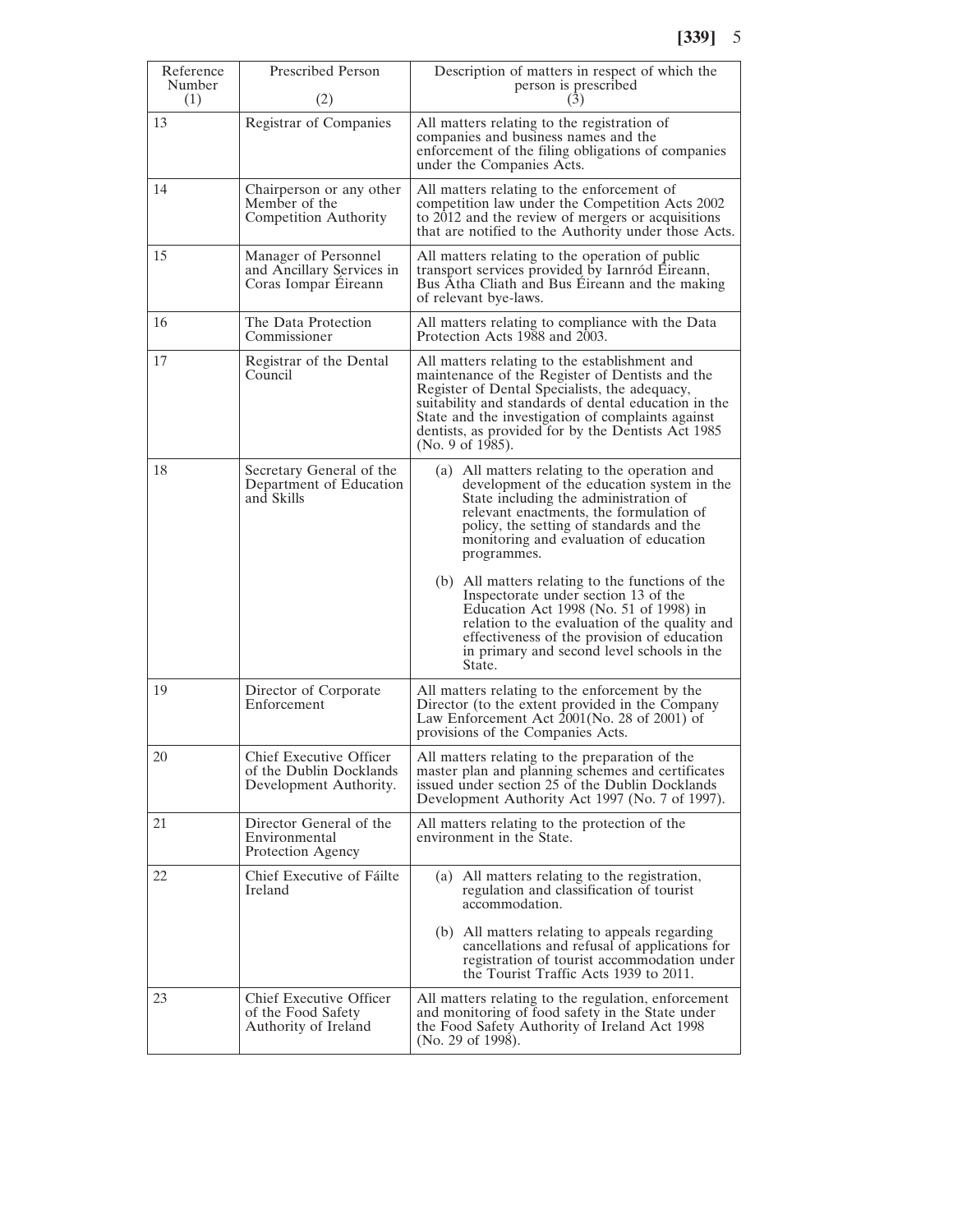| Reference<br>Number | <b>Prescribed Person</b>                                                            | Description of matters in respect of which the<br>person is prescribed                                                                                                                                                                                                                                                                                                                                                        |
|---------------------|-------------------------------------------------------------------------------------|-------------------------------------------------------------------------------------------------------------------------------------------------------------------------------------------------------------------------------------------------------------------------------------------------------------------------------------------------------------------------------------------------------------------------------|
| (1)<br>24           | (2)<br>Members of the Garda<br>Síochána Ombudsman<br>Commission                     | (3)<br>All matters relating to the functions performable.<br>by the Commission under Part 3 of the Garda<br>Síochána Act 2005 (No. 20 of 2005).                                                                                                                                                                                                                                                                               |
| 25                  | Chief Executive Officer<br>of the Health and Safety<br>Authority                    | All matters associated with legislation enforced by<br>the Health and Safety Authority, and accreditation<br>of laboratories, certification bodies and inspection<br>bodies through the Irish National Accreditation<br>Board within the Health and Safety Authority.                                                                                                                                                         |
| 26                  | Chief Executive Officer<br>of the Health and Social<br>Care Professional<br>Council | All matters relating to the protection of the public<br>by the promotion of high standards of professional<br>conduct, education, training and competence<br>through the registration of health and social care<br>professionals, as provided for by the Health and<br>Social Care Professionals Act 2005 (No. 27 of<br>2005).                                                                                                |
| 27                  | Chief Executive Officer<br>of the Health<br><b>Information Quality</b><br>Authority | All matters relating to the standards of safety and<br>care of persons receiving health and social care<br>services in the public and voluntary health care<br>sectors and social care services in the case of the<br>private health care sector, as provided for by the<br>Health Act, 2007 (No. 23 of 2007).                                                                                                                |
| 28                  | Chief Executive of the<br>Health Insurance<br>Authority                             | All matters relating to the monitoring of the<br>operation of the Health Insurance Acts 1994 to<br>2013, the carrying on of a health insurance business<br>in the State, operation of the Risk Equalisation<br>Fund and the provision of advice and information<br>to consumers.                                                                                                                                              |
| 29                  | Chief Executive Officer<br>of the Health Products<br><b>Regulatory Authority</b>    | All matters relating to the protection and<br>enhancement of public and animal health through<br>the regulation of human and veterinary medicinal<br>products under the Irish Medicines Board Acts<br>1995 and 2006 and the implementation of—<br>(a) acts adopted by an institution of the European<br>Union; and<br>(b) legislation relating to blood and blood<br>components, organ transplantation, tissues and<br>cells. |
| 30                  | Chief Executive of the<br><b>Higher Education</b><br>Authority                      | (a) All matters relating to the planning and<br>development of higher education and<br>research in the State.<br>(b) All matters relating to funding for<br>universities and certain institutions of<br>higher education designated under the<br>Higher Education Authority Act 1971 (No.<br>22 of 1971).                                                                                                                     |
| 31                  | Chief Executive of Horse<br>Racing Ireland                                          | All matters relating to the control of the operation<br>by Horse Racing Ireland of authorised<br>bookmakers, the totalisator and the Registry<br>Office.                                                                                                                                                                                                                                                                      |
| 32                  | Chief Executive of Inland<br>Fisheries Ireland                                      | All matters relating to the protection, management<br>and conservation of the inland fisheries resource<br>and enforcement of the Fisheries Acts 1959 to<br>2010.                                                                                                                                                                                                                                                             |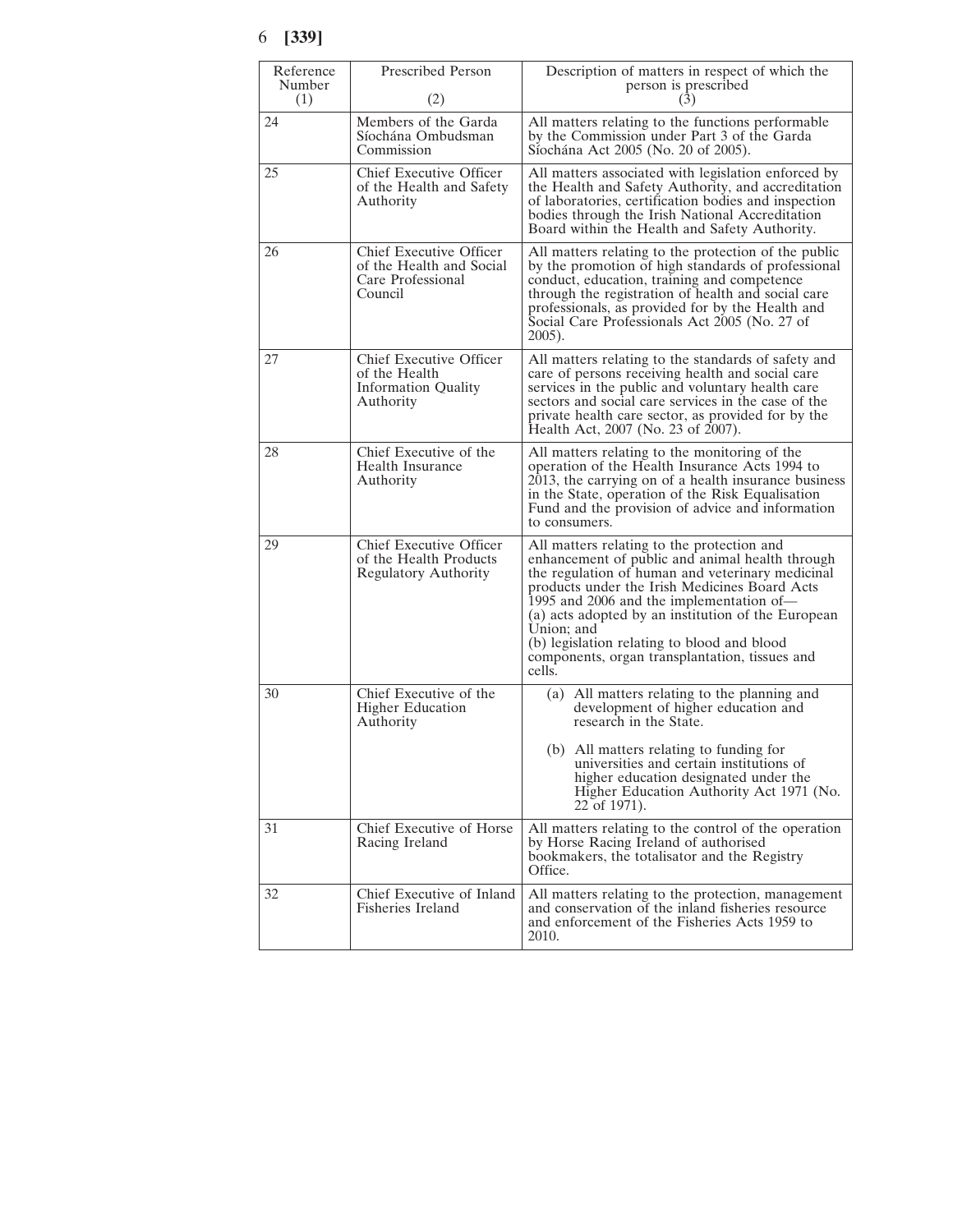| Reference     | <b>Prescribed Person</b>                                                                                                                                                                                                                                                                                                                                            | Description of matters in respect of which the                                                                                                                                                                                                                                                                                                                                                                                          |
|---------------|---------------------------------------------------------------------------------------------------------------------------------------------------------------------------------------------------------------------------------------------------------------------------------------------------------------------------------------------------------------------|-----------------------------------------------------------------------------------------------------------------------------------------------------------------------------------------------------------------------------------------------------------------------------------------------------------------------------------------------------------------------------------------------------------------------------------------|
| Number<br>(1) | (2)                                                                                                                                                                                                                                                                                                                                                                 | person is prescribed<br>(3)                                                                                                                                                                                                                                                                                                                                                                                                             |
| 33            | Director of the<br>Insolvency Service of<br>Ireland (in respect of the<br>matters specified in<br>paragraph (a) of column<br>(3))<br>Official Assignee in<br>Bankruptcy in the<br>Insolvency Service of<br>Ireland (in respect of the<br>matters specified in<br>paragraph (b) of column<br>(3).                                                                    | (a) All matters relating to the regulation and<br>supervision of personal insolvency<br>practitioners, approved intermediaries and<br>persons authorised to perform the functions<br>of an approved intermediary in accordance<br>with section 47 of the Personal Insolvency<br>Act 2012 (No. 44 of 2012).<br>(b) All matters relating to the administration of<br>bankruptcy estates under the Bankruptcy<br>Act 1988 (No.27 of 1988). |
| 34            | Chief Executive of the<br>Irish Auditing and<br>Accounting Supervisory<br>Authority                                                                                                                                                                                                                                                                                 | All matters relating to the regulation by the<br>prescribed accountancy bodies as set out in section<br>9 of the Companies (Auditing and Accounting)<br>Act 2003 (No.44 of 2003).                                                                                                                                                                                                                                                       |
| 35            | Company Secretary of<br>the Irish Aviation<br>Authority                                                                                                                                                                                                                                                                                                             | All matters relating to the management of Irish<br>controlled airspace, the safety regulation of Irish<br>civil aviation and the oversight of civil aviation<br>security in the State.                                                                                                                                                                                                                                                  |
| 36            | Chief Executive of the<br>Irish Coursing Club                                                                                                                                                                                                                                                                                                                       | All matters relating to the regulation by the Irish<br>Coursing Club of coursing in the State under the<br>Greyhound Industry Act 1958 (No. 12 of 1958).                                                                                                                                                                                                                                                                                |
| 37            | Director of Film<br>Classification in the Irish<br>Film Classification Office                                                                                                                                                                                                                                                                                       | All matters relating to the classification of films<br>under the Censorship of Films Act 1923 (No. 23 of<br>1923) and videos and the licensing to sell or rent<br>videos under the Video Recordings Act 1989 (No.<br>22 of 1989).                                                                                                                                                                                                       |
| 38            | Director General of the<br>Irish Takeover Panel                                                                                                                                                                                                                                                                                                                     | All matters relating to the supervision of takeovers<br>of relevant companies under the Irish Takeover<br>Panel Act 1997 (No.5 of 1997).                                                                                                                                                                                                                                                                                                |
| 39            | Chief Executive of the<br>Irish Turf Club                                                                                                                                                                                                                                                                                                                           | All matters relating to the administration by the<br>Irish Turf Club of the rules of racing for all horse<br>meetings in the State.                                                                                                                                                                                                                                                                                                     |
| 40            | Director of Legal<br>Metrology in the Legal<br>Metrology Service                                                                                                                                                                                                                                                                                                    | All matters relating to the implementation and<br>enforcement of the Metrology Acts 1980 to 1998<br>and regulations made under those Acts.                                                                                                                                                                                                                                                                                              |
| 41            | The Chief Executive of<br>each of the following<br>local authorities—<br>Carlow County Council<br>Cavan County Council<br>Clare County Council<br>Cork City Council<br>Cork County Council<br>Donegal County Council<br>Dublin City Council<br>Dún<br>Laoghaire–Rathdown<br>County Council<br>Fingal County Council<br>Galway City Council<br>Galway County Council | All matters relating to the functions of a local<br>authority as provided for in the Local Government<br>Act $2001$ (No.37 of $2001$ ) or any other enactment.                                                                                                                                                                                                                                                                          |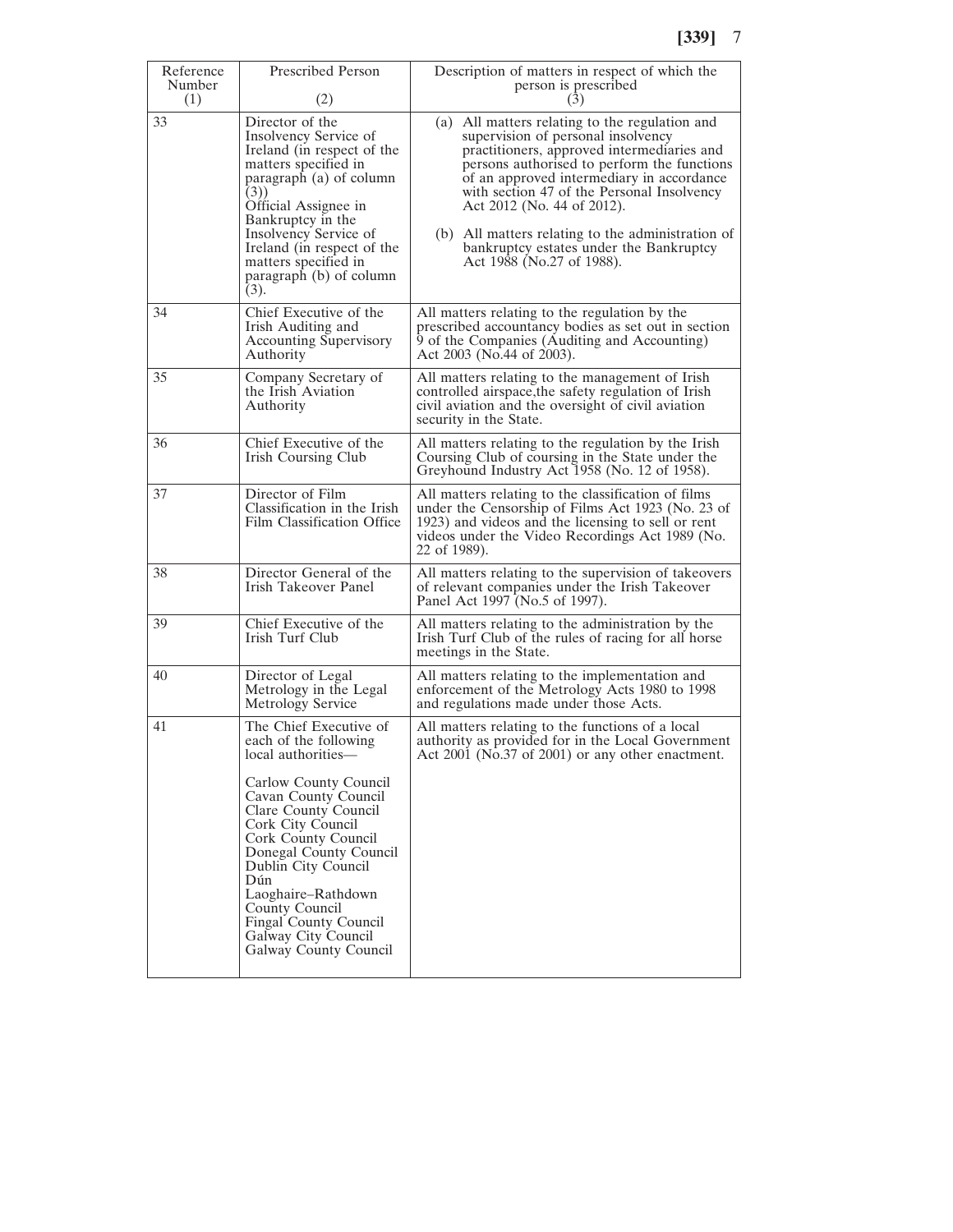| Reference<br>Number | Prescribed Person                                                                                                                                                                                                                                                                                                                                                                                                                                                                                                                                                                            | Description of matters in respect of which the<br>person is prescribed                                                                                                                                                                                                                                                                                                                                 |
|---------------------|----------------------------------------------------------------------------------------------------------------------------------------------------------------------------------------------------------------------------------------------------------------------------------------------------------------------------------------------------------------------------------------------------------------------------------------------------------------------------------------------------------------------------------------------------------------------------------------------|--------------------------------------------------------------------------------------------------------------------------------------------------------------------------------------------------------------------------------------------------------------------------------------------------------------------------------------------------------------------------------------------------------|
| (1)                 | (2)                                                                                                                                                                                                                                                                                                                                                                                                                                                                                                                                                                                          | (3)                                                                                                                                                                                                                                                                                                                                                                                                    |
|                     | Kerry County Council<br>Kildare County Council<br>Kilkenny County Council<br>Laois County Council<br>Leitrim County Council<br>Limerick City and<br>County Council<br>Longford County Council<br>Louth County Council<br>Mayo County Council<br>Meath County Council<br>Monaghan County<br>Council<br><b>Offaly County Council</b><br>Roscommon County<br>Council<br>Sligo County Council<br>South Dublin County<br>Council<br>Tipperary County<br>Council<br>Waterford City and<br>County Council<br>Westmeath County<br>Council<br>Wexford County Council<br><b>Wicklow County Council</b> |                                                                                                                                                                                                                                                                                                                                                                                                        |
| 42                  | Chief Executive of the<br>Marine Institute                                                                                                                                                                                                                                                                                                                                                                                                                                                                                                                                                   | All matters relating to co-ordination and<br>promotion of, and assistance in, marine research<br>and development by the Institute.                                                                                                                                                                                                                                                                     |
| 43                  | Chief Executive Officer<br>of the Medical Council                                                                                                                                                                                                                                                                                                                                                                                                                                                                                                                                            | All matters relating to the regulation of the<br>medical profession in the State, including the<br>quality of undergraduate education of doctors and<br>of postgraduate training of specialists, the<br>registration of doctors and disciplinary procedures<br>and guidance on professional standards and ethical<br>conduct, as provided for by the Medical<br>Practitioners Acts 1978 to 2002.       |
| 44                  | Chief Executive Officer<br>of the Mental Health<br>Commission                                                                                                                                                                                                                                                                                                                                                                                                                                                                                                                                | All matters relating to compliance with the Mental<br>Health Act 2001 (No.25 of 2001) and codes of<br>practice developed by the Commission for persons<br>working in the mental health services; the<br>establishment and maintenance of high standards<br>in the delivery of mental health services and the<br>protection of the interests of persons detained in<br>approved centres under that Act. |
| 45                  | Chairperson of the<br>National Consumer<br>Agency                                                                                                                                                                                                                                                                                                                                                                                                                                                                                                                                            | All matters relating to the enforcement of<br>consumer protection law by the Agency.                                                                                                                                                                                                                                                                                                                   |
|                     | Chief Executive of the<br>National Consumer<br>Agency                                                                                                                                                                                                                                                                                                                                                                                                                                                                                                                                        |                                                                                                                                                                                                                                                                                                                                                                                                        |
| 46                  | Deputy Director of the<br>National Employment<br>Rights Authority                                                                                                                                                                                                                                                                                                                                                                                                                                                                                                                            | All matters relating to compliance with, and<br>enforcement of, enactments imposing or conferring<br>obligations or rights on employers and employees.                                                                                                                                                                                                                                                 |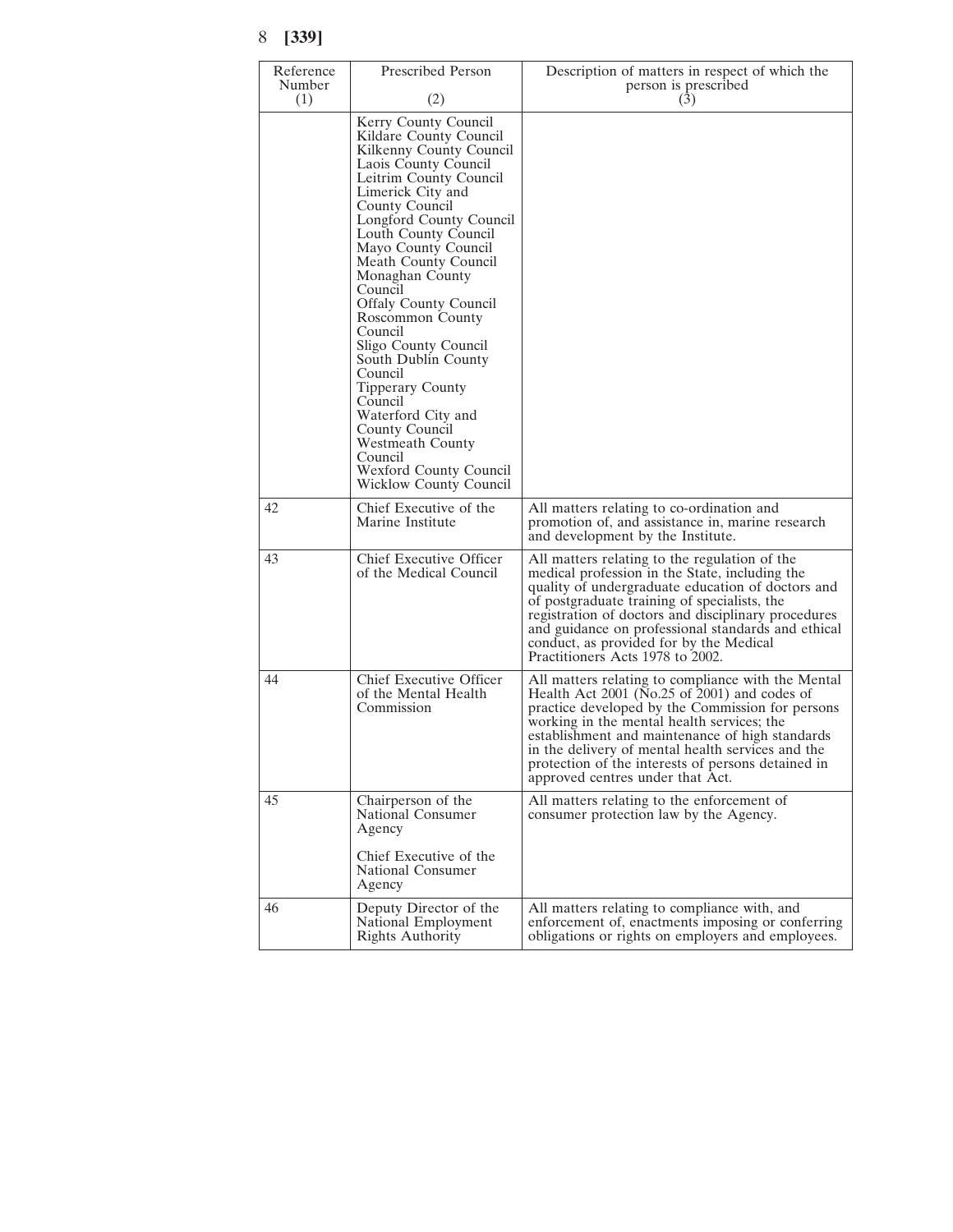| Reference     | <b>Prescribed Person</b>                                                       | Description of matters in respect of which the                                                                                                                                                                                                                                                                                                                                                                                                                                                                         |
|---------------|--------------------------------------------------------------------------------|------------------------------------------------------------------------------------------------------------------------------------------------------------------------------------------------------------------------------------------------------------------------------------------------------------------------------------------------------------------------------------------------------------------------------------------------------------------------------------------------------------------------|
| Number<br>(1) | (2)                                                                            | person is prescribed<br>(3)                                                                                                                                                                                                                                                                                                                                                                                                                                                                                            |
| 47            | Chief Executive of the<br>National Milk Agency                                 | All matters relating to regulation by the Agency of<br>the supply of milk for liquid consumption.                                                                                                                                                                                                                                                                                                                                                                                                                      |
| 48            | Chief Executive Officer<br>of the National Roads<br>Authority                  | All matters relating to the planning and<br>supervision of construction and maintenance of<br>national roads, including preparing and arranging<br>for the preparation of road designs, maintenance<br>programmes, schemes for the provision of traffic<br>signs on national roads, securing construction,<br>improvement and maintenance works on national<br>roads, allocating and paying grants for national<br>roads and training, research or testing activities<br>relating to any of the Authority's functions. |
| 49            | Director of Finance of<br>the National Transport<br>Authority                  | (a) All matters relating to the regulation of<br>public transport services in the State,<br>including the licensing of bus routes,<br>entering into contracts for the provision of<br>bus, light rail and rail services and the<br>regulation of fares.                                                                                                                                                                                                                                                                |
|               |                                                                                | (b) All matters relating to the regulation of<br>small public service vehicles.                                                                                                                                                                                                                                                                                                                                                                                                                                        |
| 50            | Chief Executive Officer<br>of the Nursing and<br>Midwifery Board of<br>Ireland | All matters relating to the establishment and<br>maintenance of registers of nurses and midwives,<br>the provision of education and training of student<br>nurses and midwives and the investigation of<br>complaints against registered nurses and midwives<br>as provided for by the Nurses and Midwives Act<br>2011 (No. 41 of 2011).                                                                                                                                                                               |
| 51            | Director of Internal<br>Audit in the Office of the<br>Revenue Commissioners    | All matters relating to the assessment, collection<br>and management of taxes and duties and the<br>implementation of customs controls.                                                                                                                                                                                                                                                                                                                                                                                |
| 52            | An Coimisinéir Teanga<br>in Oifig Choimisinéir na<br>dTeangacha Oifigiúla      | All matters relating to the monitoring of<br>compliance by public bodies with the provisions of<br>the Official Languages Act 2003 (No. 32 of 2003).                                                                                                                                                                                                                                                                                                                                                                   |
| 53            | Controller of Patents,<br>Designs and Trade Marks<br>in the Patents Office     | All matters relating to the granting of patents, the<br>registration of industrial designs, trademarks and<br>copyright licensing bodies and the resolution of<br>disputes regarding copyright licensing schemes.                                                                                                                                                                                                                                                                                                      |
| 54            | Pensions Regulator in the<br>Pensions Authority                                | All matters relating to the monitoring and<br>supervision of the operation of the Pensions Act<br>1990 (No. 25 of 1990) (other than investigations by,<br>and decisions of, the Pensions Ombudsman),<br>including the activities of Personal Retirement<br>Savings Account (PRSA) providers, the provision<br>of PRSA products and the operation of PRSAs<br>and the issue of guidelines and codes of practice<br>for trustees of occupational pensions and providers<br>of PRSAs.                                     |
| 55            | Registrar in the<br><b>Pharmaceutical Society</b><br>of Ireland                | All matters relating to the regulation of<br>pharmacists and pharmacies in the State, including<br>the Society's responsibility for supervising<br>compliance with the Pharmacy Act 2007 (No. 20 of<br>2007).                                                                                                                                                                                                                                                                                                          |
| 56            | Director of the Pre-<br>Hospital Emergency<br>Care Council                     | All matters relating to standards, accreditation,<br>education, and training in relation to pre-hospital<br>emergency care as provided for by the Pre —<br>Hospital Emergency Care Council (Establishment)<br>Order 2000 (S.I. No. 109 of 2000).                                                                                                                                                                                                                                                                       |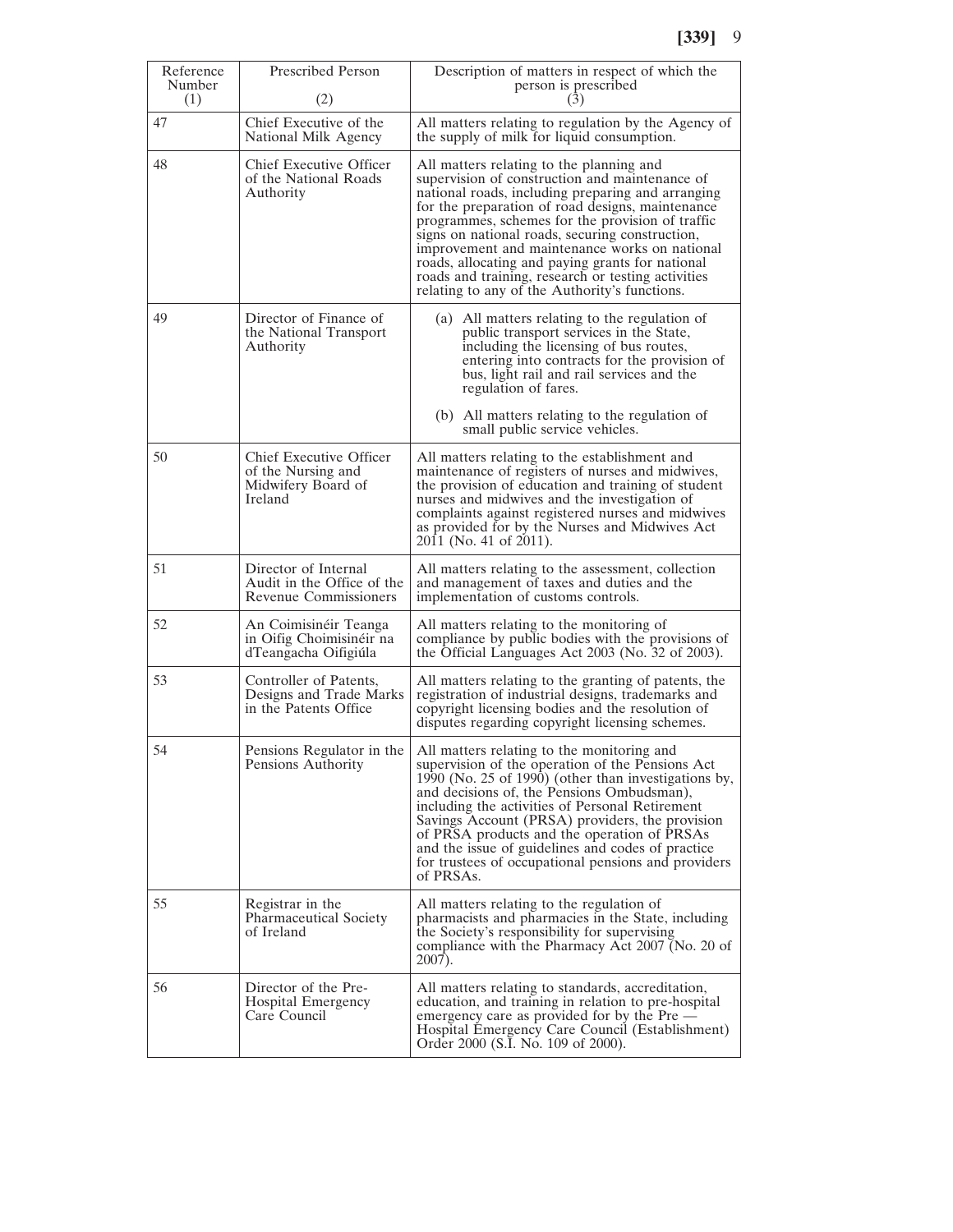| Reference<br>Number<br>(1) | <b>Prescribed Person</b><br>(2)                                                    | Description of matters in respect of which the<br>person is prescribed<br>(3)                                                                                                                                                                                                                                                                                                                                                                                                                            |
|----------------------------|------------------------------------------------------------------------------------|----------------------------------------------------------------------------------------------------------------------------------------------------------------------------------------------------------------------------------------------------------------------------------------------------------------------------------------------------------------------------------------------------------------------------------------------------------------------------------------------------------|
| 57                         | Secretary to the Board of<br>the National Standards<br>Authority of Ireland        | All matters related to the development, publication<br>and dissemination of national, European and<br>international standards, and all matters associated<br>with product, process or practice certification<br>carried out by the National Standards Authority of<br>Ireland.                                                                                                                                                                                                                           |
| 58                         | The Press Ombudsman<br>of the Press Council                                        | All matters relating to complaints made to the<br>Press Council in accordance with Schedule 2 to the<br>Defamation Act 2009 (No. 31 of 2009).                                                                                                                                                                                                                                                                                                                                                            |
| 59                         | Director of the Private<br><b>Residential Tenancies</b><br>Board.                  | All matters relating to the determination of<br>disputes between landlords and tenants and the<br>operation of the private residential tenancies<br>register under the Residential Tenancies Act 2004<br>(No. 27 of 2004).                                                                                                                                                                                                                                                                               |
| 60                         | Chief Executive Officer<br>of the Private Security<br>Authority                    | All matters relating to the licensing and regulation<br>of the providers of private security services under<br>the Private Security Services Act 2004 (No. 12 of<br>2004).                                                                                                                                                                                                                                                                                                                               |
| 61                         | Chief Executive Officer<br>of the Property Services<br><b>Regulatory Authority</b> | All matters relating to the licensing, control and<br>regulation of, and the investigation of complaints<br>against, property service providers.                                                                                                                                                                                                                                                                                                                                                         |
| 62                         | Chief Executive of<br>Quality and<br>Qualifications Ireland                        | All matters relating to quality assurance, validation<br>of programmes of education and training, the<br>making of awards, the delegation of authority to<br>make awards, the establishment of the Code of<br>Practice for the provision of programmes of<br>education and training to international learners and<br>the authorisation to use the International<br>Education Mark, as provided for by the<br>Qualifications and Quality Assurance (Education<br>and Training) Act 2012 (No. 28 of 2012). |
| 63                         | Company Secretary of<br>the Railway Procurement<br>Agency                          | All matters relating to the procurement of the<br>provision of the light rail and metro infrastructure<br>in the State including the making of relevant bye-<br>laws and the prosecution of related offences.                                                                                                                                                                                                                                                                                            |
| 64                         | Head of Administration<br>in the Railway Safety<br>Commission                      | All matters relating to the regulation of railway<br>safety in the State including matters relating to<br>railway and cableway safety on passenger carrying<br>systems and freight carrying systems where those<br>systems interface with public roads.                                                                                                                                                                                                                                                  |
| 65                         | Registrar of the Registry<br>of Friendly Societies                                 | All matters relating to the registration and general<br>regulation of friendly societies, industrial and<br>provident societies and trade unions.                                                                                                                                                                                                                                                                                                                                                        |
| 66                         | Director of Corporate<br>Services in the Road<br>Safety Authority                  | All matters relating to the promotion of road<br>safety, accident and road safety research, driver<br>testing and licensing, vehicle standards, the<br>enforcement of statutory provisions relating to<br>road haulage, the registration of driving instructors,<br>driver vocational training and compulsory basic<br>training for motorcyclists.                                                                                                                                                       |
| 67                         | Members of the Sea<br><b>Fisheries Protection</b><br>Authority                     | All matters relating to the Authority's functions<br>regarding the application of sea fisheries law and<br>food safety law (both within the meaning of the<br>Sea-Fisheries and Maritime Jurisdiction Act 2006<br>(No. 8 of 2006)).                                                                                                                                                                                                                                                                      |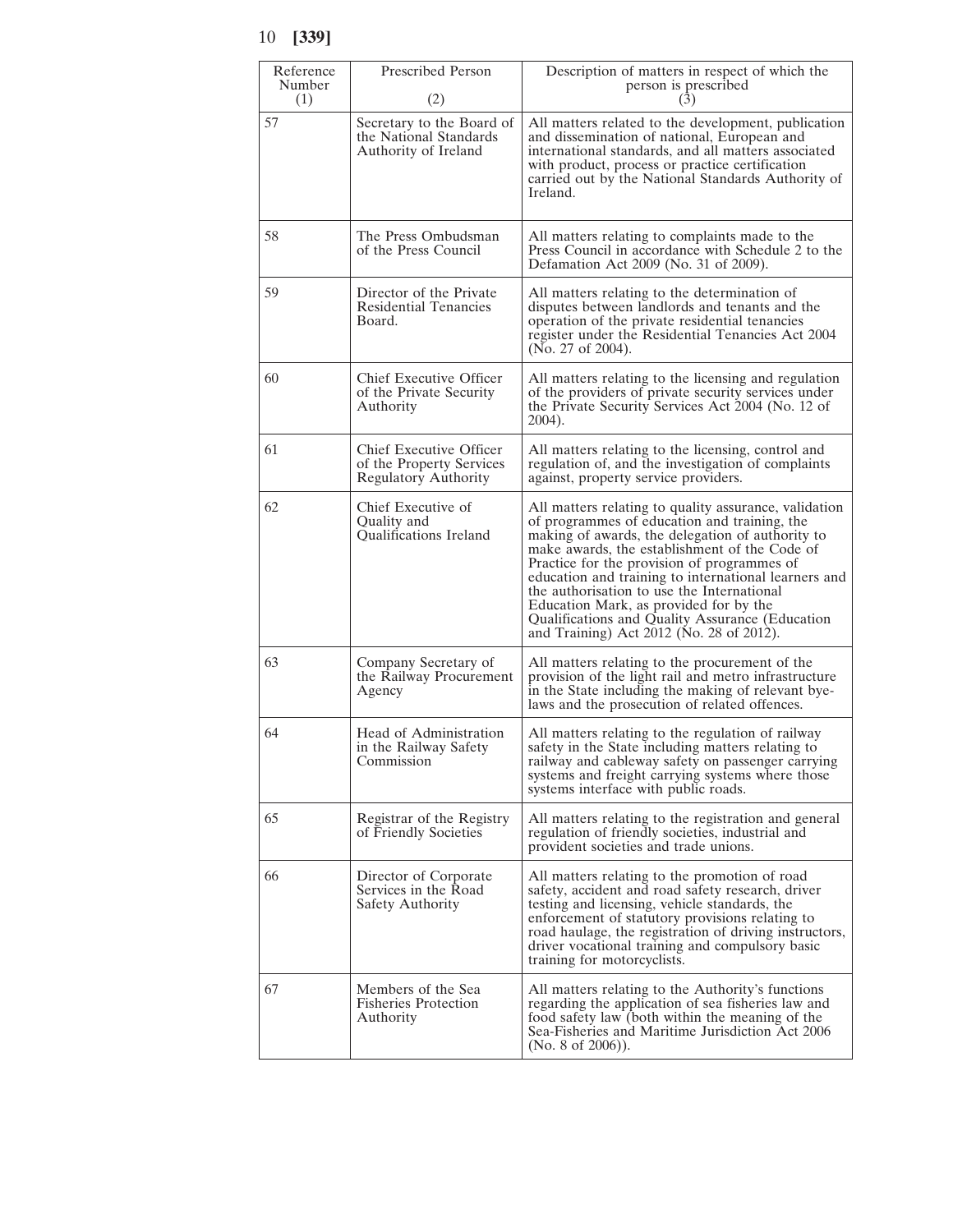| Reference<br>Number<br>(1) | Prescribed Person<br>(2)                                              | Description of matters in respect of which the<br>person is prescribed<br>(3)                                                                                                                                                                                                                                                                                                                                                                                                                     |
|----------------------------|-----------------------------------------------------------------------|---------------------------------------------------------------------------------------------------------------------------------------------------------------------------------------------------------------------------------------------------------------------------------------------------------------------------------------------------------------------------------------------------------------------------------------------------------------------------------------------------|
| 68                         | Secretary to the<br>Standards in Public<br>Office Commission          | (a) All matters relating to the supervision of<br>the Ethics in Public Office Acts 1995 and<br>2001 insofar as they apply to office holders<br>including investigations and reports in<br>relation to possible contraventions of those<br>Acts.                                                                                                                                                                                                                                                   |
|                            |                                                                       | (b) All matters relating to overseeing of the<br>disclosure of donations to political parties<br>and the monitoring of limitations on<br>political party expenditure as set out in the<br>Electoral Acts 1992 to 2014.                                                                                                                                                                                                                                                                            |
| 69                         | Chief Executive Officer<br>of the State<br>Examinations<br>Commission | All matters relating to the operation of the<br>Leaving Certificate, Leaving Certificate Vocational<br>Programme, Leaving Certificate Applied and<br>Junior Certificate examinations.                                                                                                                                                                                                                                                                                                             |
| 70                         | Director of the Teaching<br>Council                                   | (a) All matters relating to the regulation of the<br>teaching profession and the professional<br>conduct of teachers.                                                                                                                                                                                                                                                                                                                                                                             |
|                            |                                                                       | (b) All matters relating to the establishment,<br>promotion, maintenance and improvement<br>of standards of programmes of teacher<br>education and training, teaching,<br>knowledge, skills and competencies of<br>teachers in recognised primary and post-<br>primary schools, and the professional<br>conduct of teachers.                                                                                                                                                                      |
|                            |                                                                       | (c) All matters relating to the promotion of<br>continuing education and training and<br>professional development of teachers.                                                                                                                                                                                                                                                                                                                                                                    |
| 71                         | Chief Executive of<br>Waterways Ireland                               | All matters in relation to Waterways Ireland's<br>functions as the regulatory authority for the<br>management, maintenance and development of the<br>Barrow Navigation, Grand Canal, Royal Canal,<br>Shannon Navigation, Shannon Erne Waterways,<br>Erne system and Lower Bann Navigation in<br>accordance with the British - Irish Agreement Act<br>1999 (No. 1 of 1999) and with bye law making<br>powers under the Shannon Navigation Acts 1990<br>and 2005 and the Canals Acts 1986 and 2005. |
| 72                         | Registrar of the<br>Veterinary Council of<br>Ireland                  | All matters relating to the regulation and<br>management by the Council of the practice of<br>veterinary medicine and nursing.                                                                                                                                                                                                                                                                                                                                                                    |



Given under my Official Seal, 23 July 2014.

BRENDAN HOWLIN,

Minister for Public Expenditure and Reform.